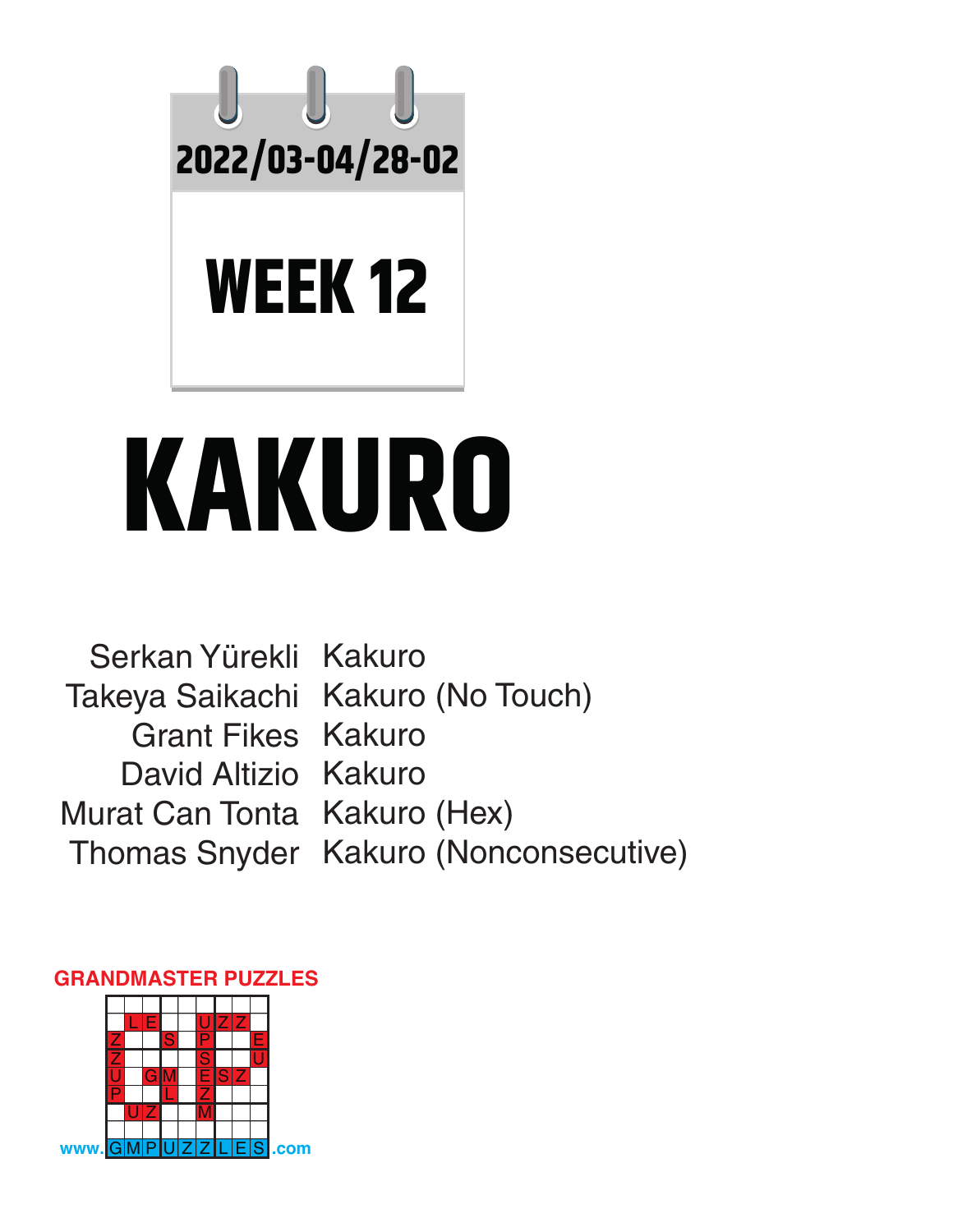Kakuro by Serkan Yürekli



*Big and Small*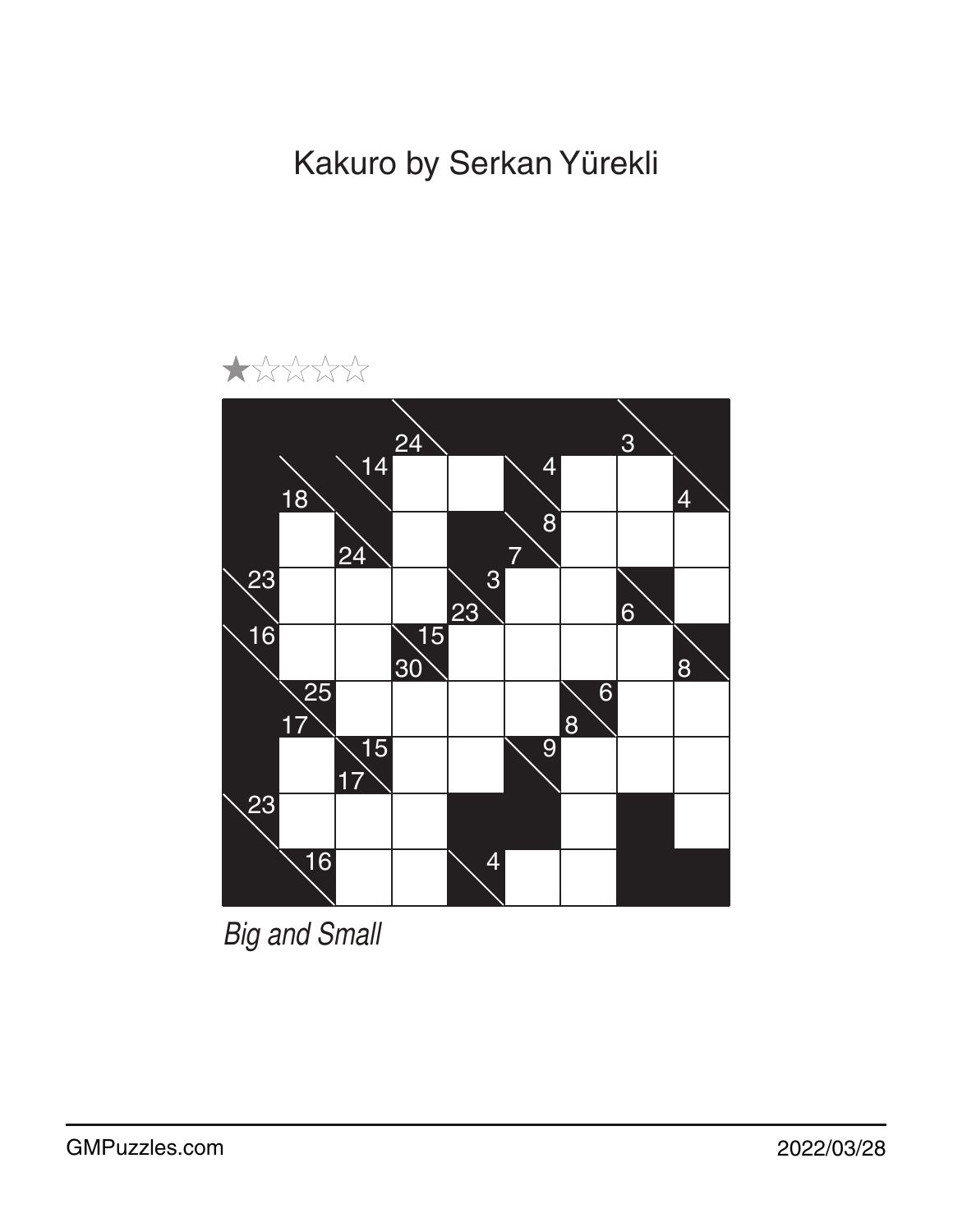## Kakuro (No Touch) by Takeya Saikachi

Rules: Standard Kakuro rules. Also, identical digits cannot be in diagonally adjacent cells.



*Y's for Kakuro*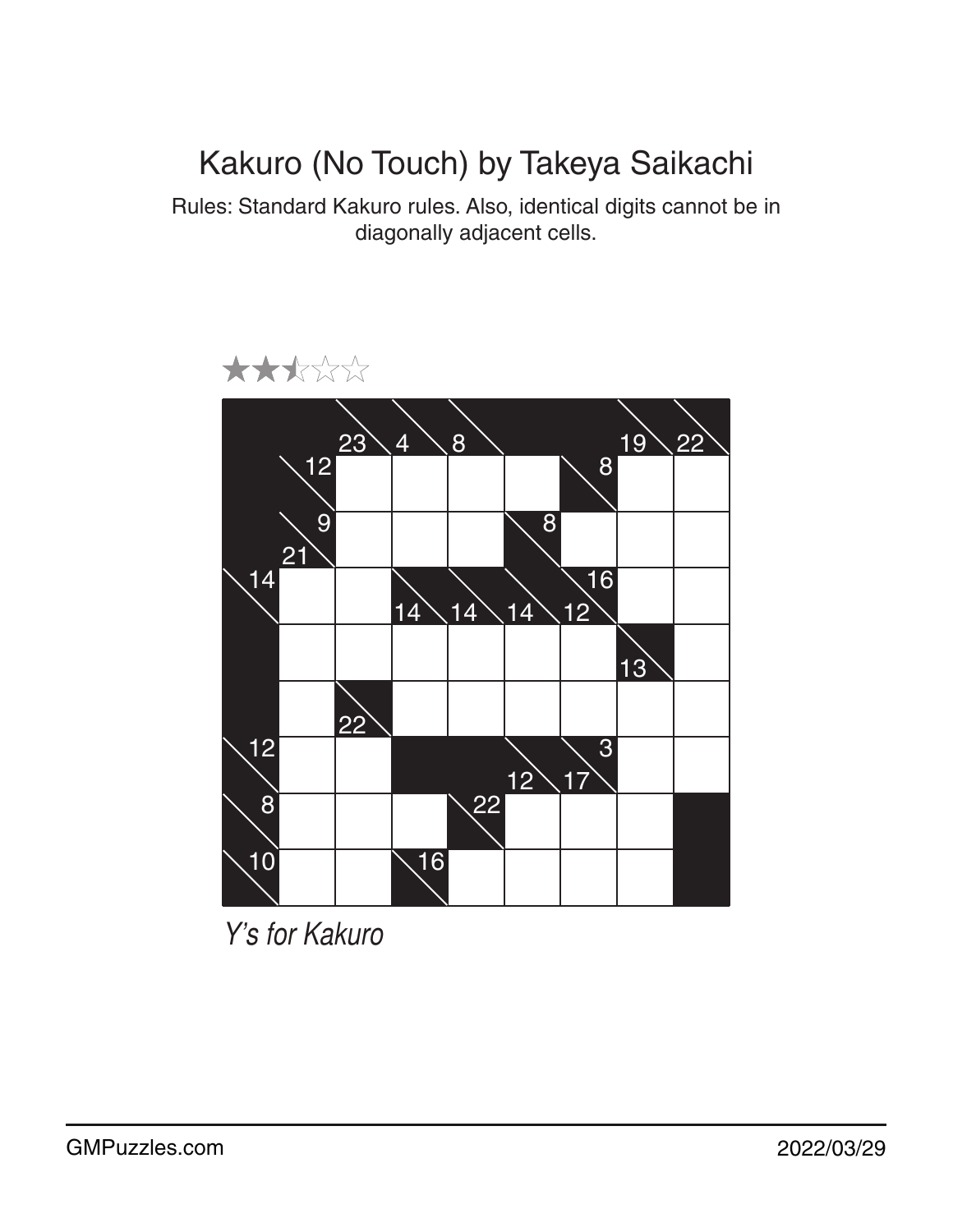Kakuro by Grant Fikes



*What Are the Odds?*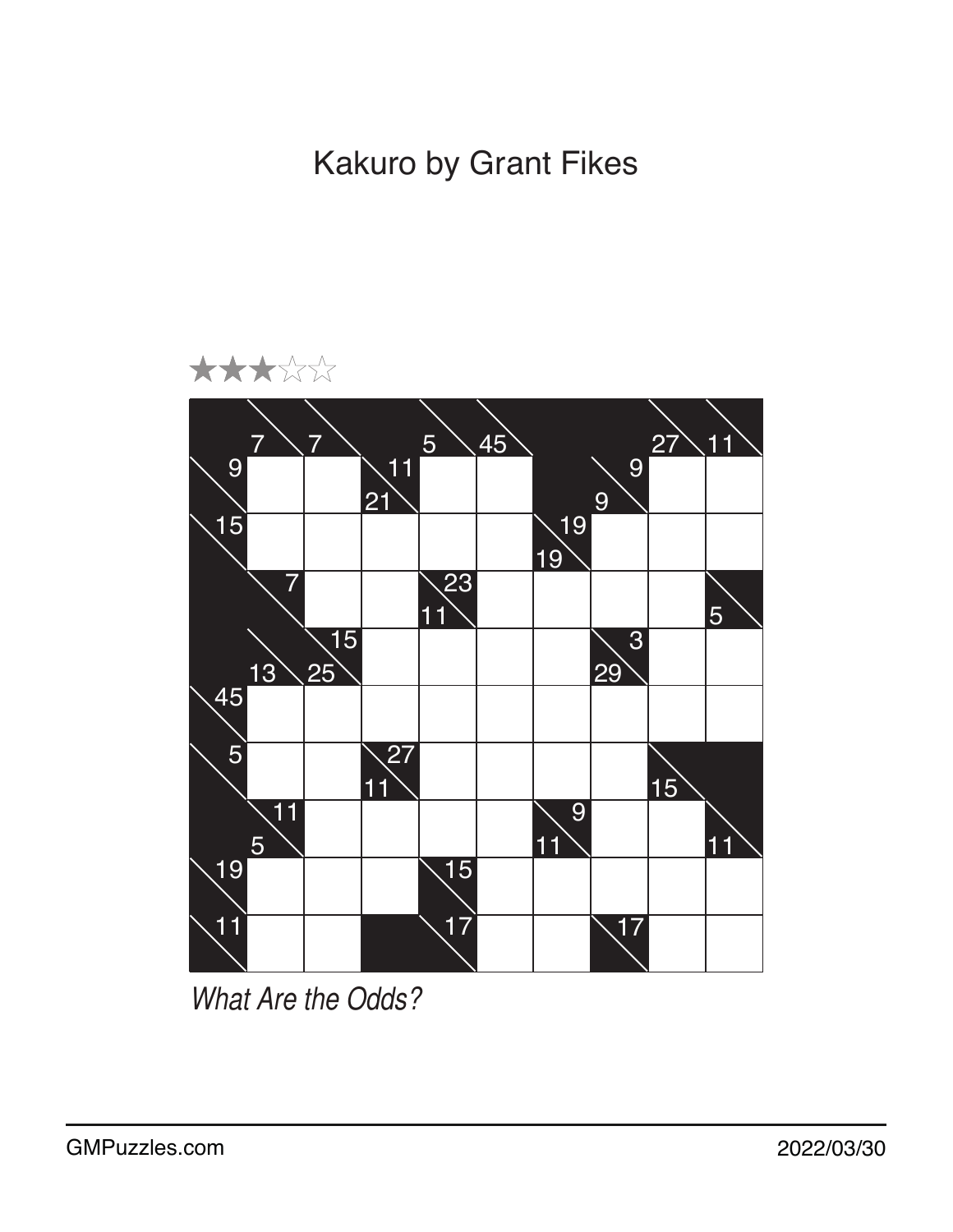Kakuro by David Altizio



*F Pentominoes*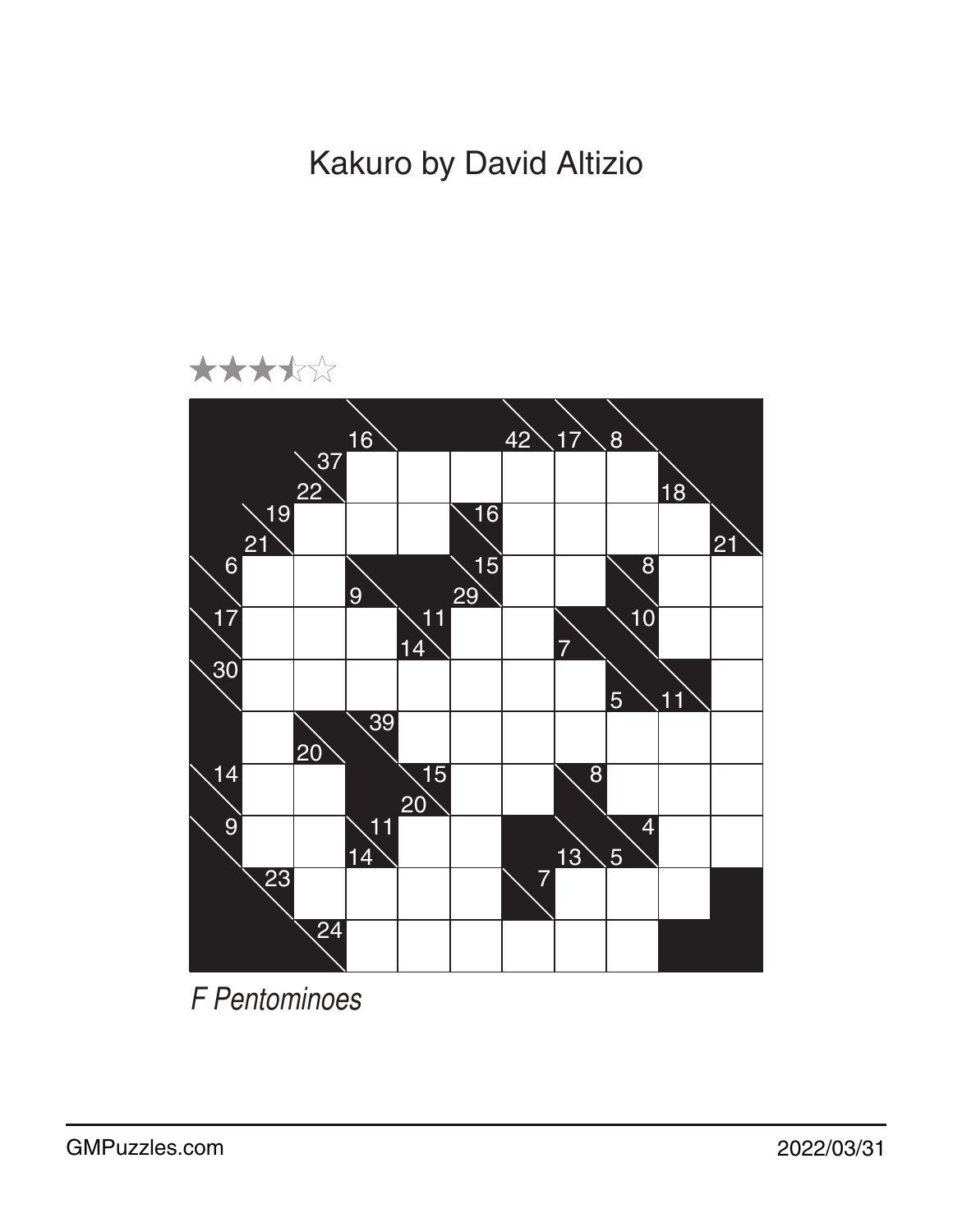## Kakuro (Hex) by Murat Can Tonta

Rules: Fill all empty hexes with digits from 1-9 so that all number clues (in white) indicate the sum of the digits in that direction. Digits cannot repeat in any entry (i.e., any group of hexes connected either horizontally or in one of the two diagonal directions, without any black cells separating them). This no repeat rule applies even for unclued entries.



*Black Hexagon*